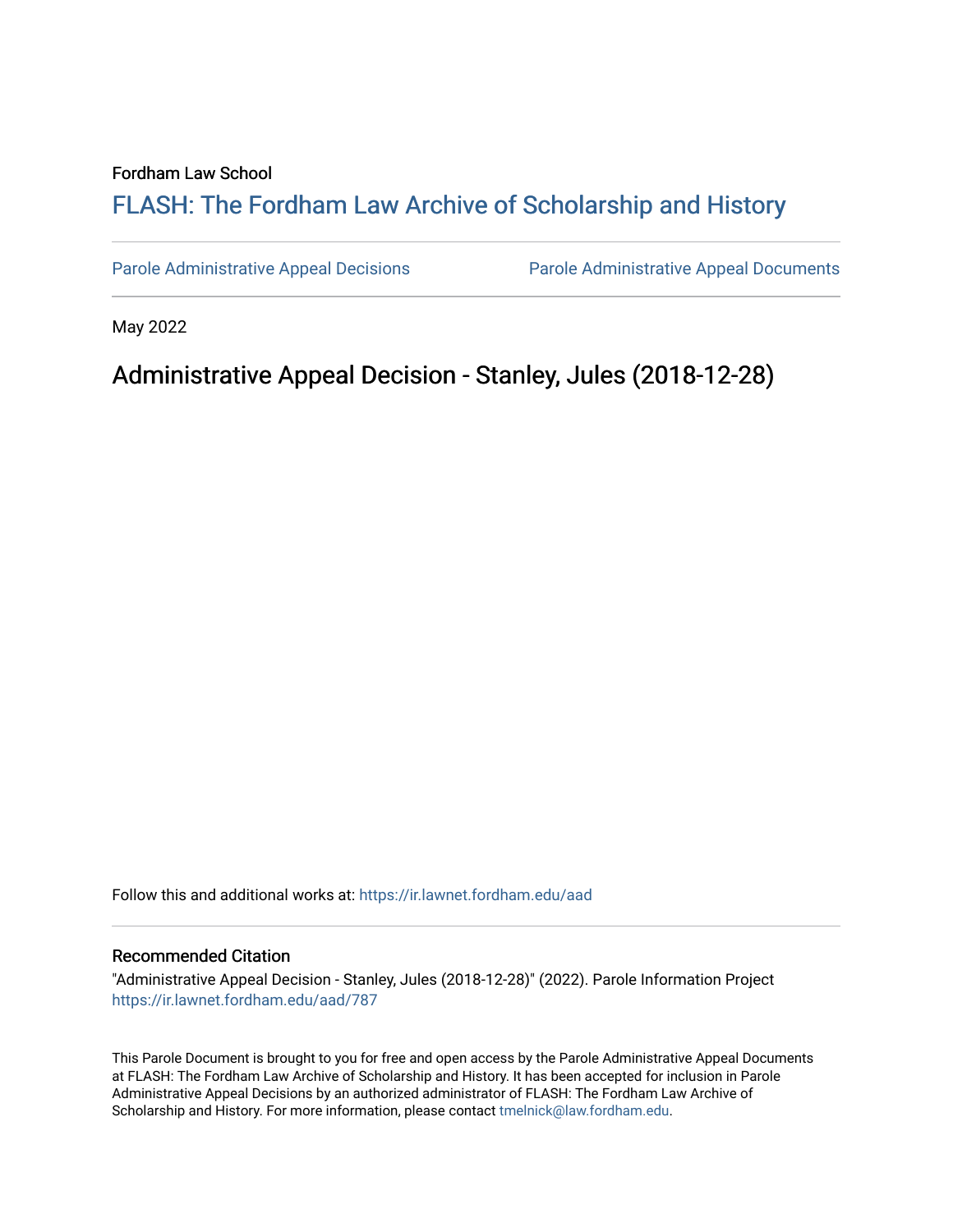$1$ DIAIL UP INEW IURA - BUAKU UP FARULE

### *Administrative Appeal Decision Notice*

Inmate Name: Stanley, Jules

Facility: Wyoming Correctional Facility

NYSID No.:

Appeal Control No.: 04-183-18 B

DIN: 13-A-1801

Appearances: For the Board, the Appeals Unit

For Appellant: Norman P. Effman, Esq. Wyoming County-Attica Legal Aid Bureau 18 Linwood Ave · · Warsaw, NY 14569

Board Member(s) who participated in appealed from decision: Cruse, Smith, Jr., Coppola.

Decision appealed from:  $4/2018$  denial of discretionary release with 18-month hold.

Pleadings considered:

Brief on behalf of the Appellant submitted on: August 28, 2018. Statement of the Appeals Unit's Findings and Recommendation.

Documents relied upon:

Pre-Sentence Investigation Report, Parole Board Report, Interview Transcript, Parole Board Release Decision Notice (Form 9026), COMP AS instrument, Offender Case Plan.

| <b>Final-Determination:</b> The undersigned have determined that the decision from which this appeal was take<br>be and the same is hereby |          |                                                        |             |
|--------------------------------------------------------------------------------------------------------------------------------------------|----------|--------------------------------------------------------|-------------|
| Commissioner                                                                                                                               |          | Affirmed Reversed for De Novo Interview __ Modified to |             |
| Commissioner                                                                                                                               |          | Affirmed Reversed for De Novo Interview                | Modified to |
| u<br>missioner                                                                                                                             | Affirmed | Reversed for De Novo Interview Modified to             |             |

*If th'e Final Determination is at variance with Findings and Recommendation of Appeals Unit, written reasons for the Parole Board's determination must be annexed hereto.* 

This Final Determination, the related Statement of the Appeals Unit's Findings and the separate findings of the Parole Board, if any, were mailed to the Inmate and the Inmate's Counsel, if any, on  $\sqrt{2}/2\frac{\sqrt{2}}{\sqrt{6}}$  6.

Distribution: Appeals Unit- Inmate - Inmate's Counsel - Inst. Parole File - Central File P-2002(B) (5/2011)

> 1 I I ;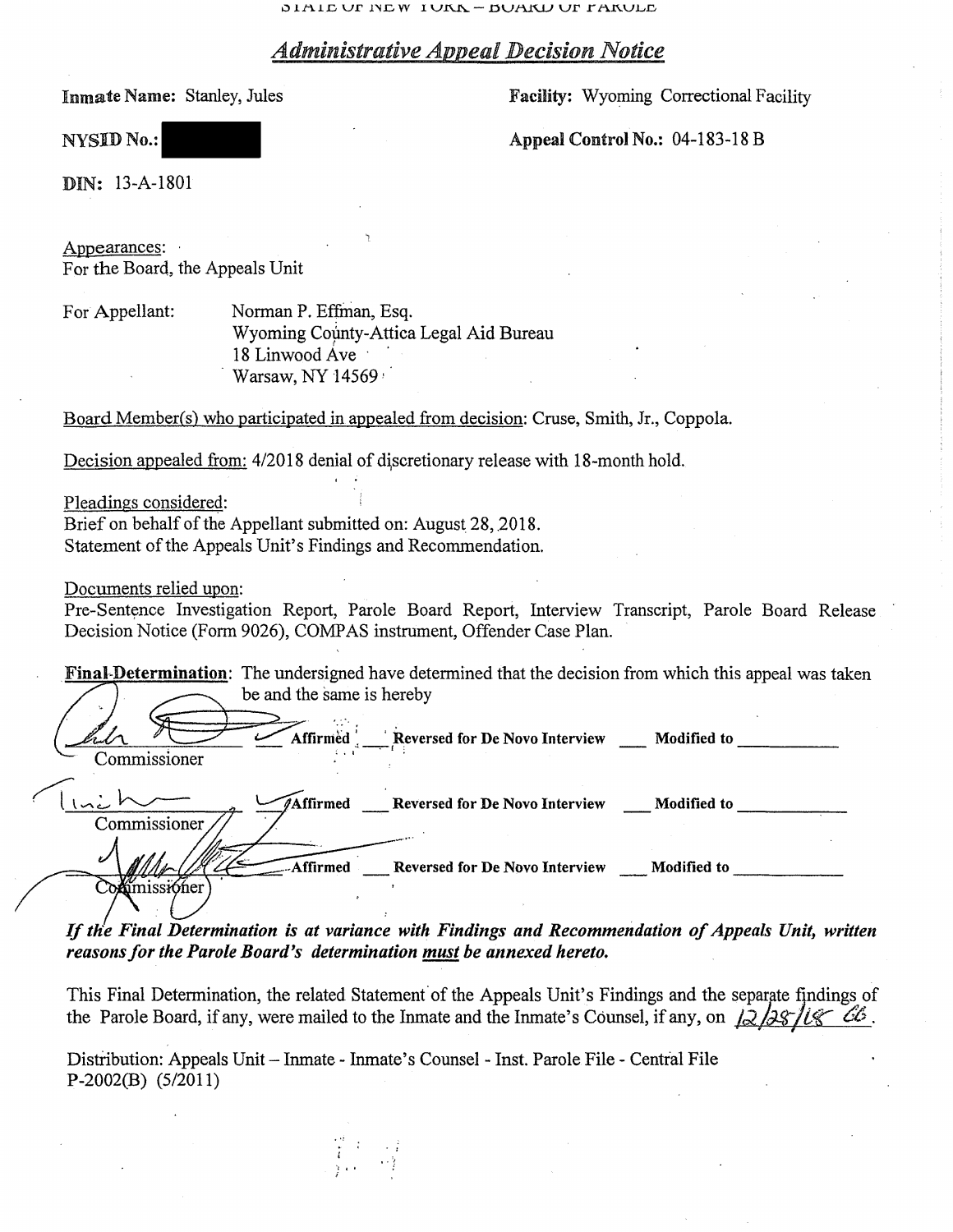### STATE OF NEW YORK - BOARD OF PAROLE

### *STATEMENT OF APPEALS UNIT FINDINGS & RECOMMENDATION*

**Inmate Name:** Stanley, Jules **Facility:** Wyoming Correctional Facility **DIN:** 13-A-1801 **Appeal Control No.:** 04-183-18 B

**Findings: (**Page 1 of 2)

Appellant, currently serving a determinate sentence of seven years' incarceration for attempted robbery in the first degree and a life maximum for a prior offense, challenges the April 2018 Board of Parole decision, denying release and imposing an 18-month hold. Appellant contends the Board failed to properly consider his receipt of an earned eligibility certificate ("EEC"), improperly considered his non-payment of restitution and improperly based its denial on the severity of his instant offense.

Decisions regarding discretionary release on parole are made pursuant to Section 259-c(1) of the Executive Law, which grants the Board "the power and duty of determining which inmates serving an indeterminate or determinate sentence of imprisonment may be released on parole ...." In making this determination, Executive Law  $\S 259-i(2)(c)(A)$  and 9 NYCRR 8002.2 require the Board to consider certain factors and principles.

While the consideration of these factors is mandatory, "the ultimate decision to parole a prisoner is discretionary." Matter of Silmon v. Travis, 95 N.Y.2d 470, 477, 718 N.Y.S.2d 704, 708 (2000). Thus, it is well settled that the weight to be accorded the requisite factors is within the Board's discretion. See, e.g., Matter of King v. Stanford, 137 A.D.3d 1396, 26 N.Y.S.3d 815 (3d Dept. 2016); Matter of Delacruz v. Annucci, 122 A.D.3d 1413, 997 N.Y.S.2d 872 (4th Dept. 2014); People ex rel. Herbert, 97 A.D.2d 128, 468 N.Y.S.2d 881. The Board need not explicitly refer to each factor in its decision, nor give them equal weight. Matter of Betancourt v. Stanford, 148 A.D.3d 1497, 49 N.Y.S.3d 315 (3d Dept. 2017); Matter of Marszalek v. Stanford, 152 A.D.3d 773, 59 N.Y.S.3d 432 (2d Dept. 2017); Matter of Phillips v. Dennison, 41 A.D.3d 17, 21, 834 N.Y.S.2d 121, 124 (1st Dept. 2007). In the absence of a convincing demonstration that the Board did not consider the statutory factors, it must be presumed that the Board fulfilled its duty. Matter of Fuchino v. Herbert, 255 A.D.2d 914, 914, 680 N.Y.S.2d 389, 390 (4th Dept. 1998); Matter of McLain v. New York State Div. of Parole, 204 A.D.2d 456, 611 N.Y.S.2d 629 (2d Dept. 1994).

Turning to appellant's contention that the Board failed to properly consider his receipt of an EEC, it should be noted that while Correction Law § 805 provides that an inmate who has received an EEC will be released "unless the board of parole determines that there is a reasonable probability that, if such inmate is released, he will not live and remain at liberty without violating the law and that his release is not compatible with the welfare of society," the EEC does not automatically guarantee release or eliminate consideration of the other statutory factors. Matter of Milling v. Berbary, 31 A.D.3d 1202, 1203, 819 N.Y.S.2d 373, 374 (4th